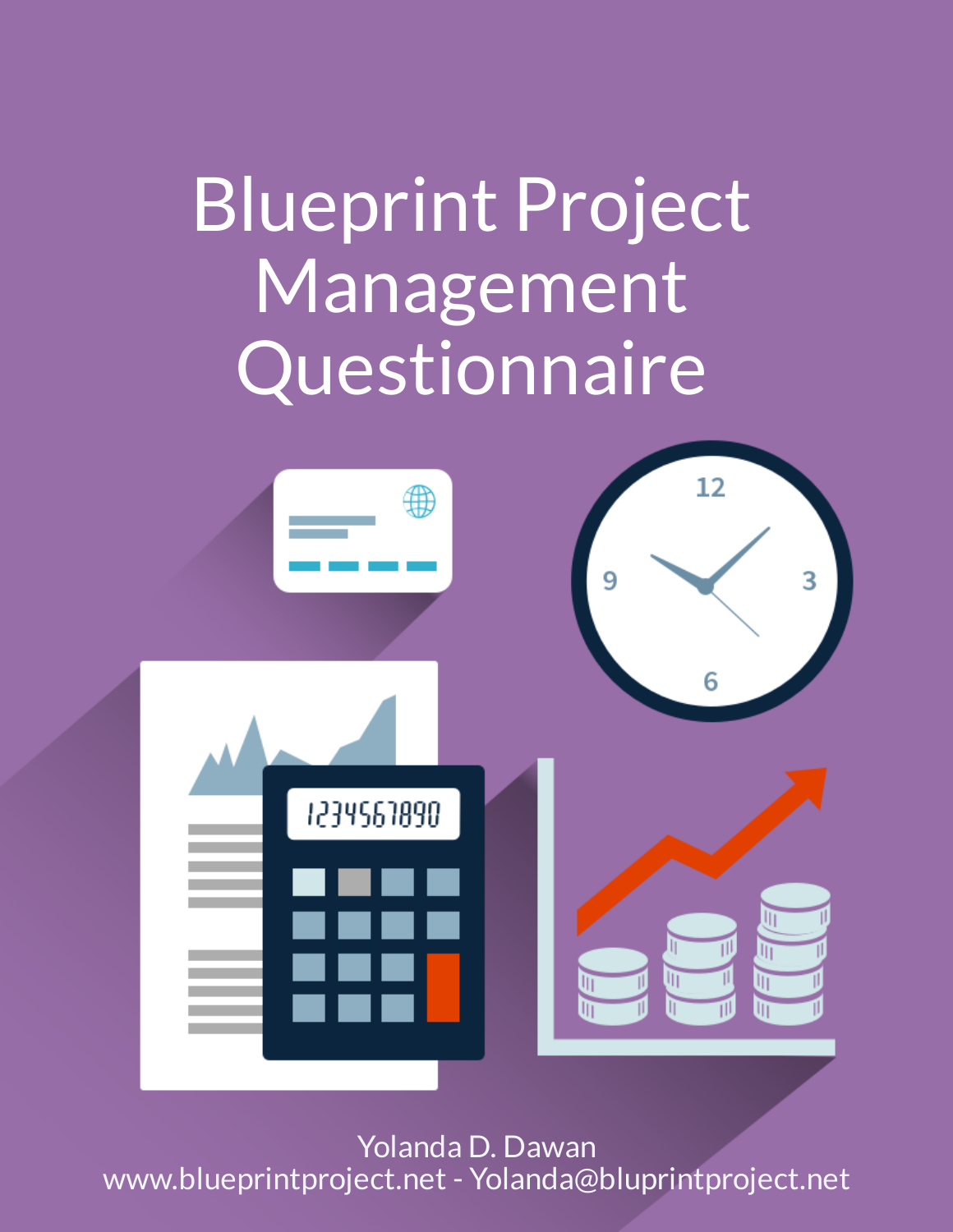### Blueprint Questionnaire

**Blueprint – Questionnaire**

| What type of services do you need?                                                                                                                    |
|-------------------------------------------------------------------------------------------------------------------------------------------------------|
| Project /Program Management Event Planning Bid Leveling                                                                                               |
| Training Manuals / Flip Books Contracts Other                                                                                                         |
| 1. Do you have a specific problem or issue that you would like some assistance with? If yes, please explain below.                                    |
|                                                                                                                                                       |
| 2. Do you need help with the project bidding process? Yes / No. If, yes what stage is the process currently in?                                       |
| 3. Does your project already have a project scope? Yes / No                                                                                           |
| 4. Do you already have funding or a budget for the project? Yes / No                                                                                  |
| 5. Has the project already been approved to commence? Yes / No                                                                                        |
| 6. Do you already have an established timeline for the work to be completed and/or property acquired, sold, or<br>leased? If Yes, please state below? |
|                                                                                                                                                       |
|                                                                                                                                                       |
| 7. What is the project's and/or property location? ______________________________                                                                     |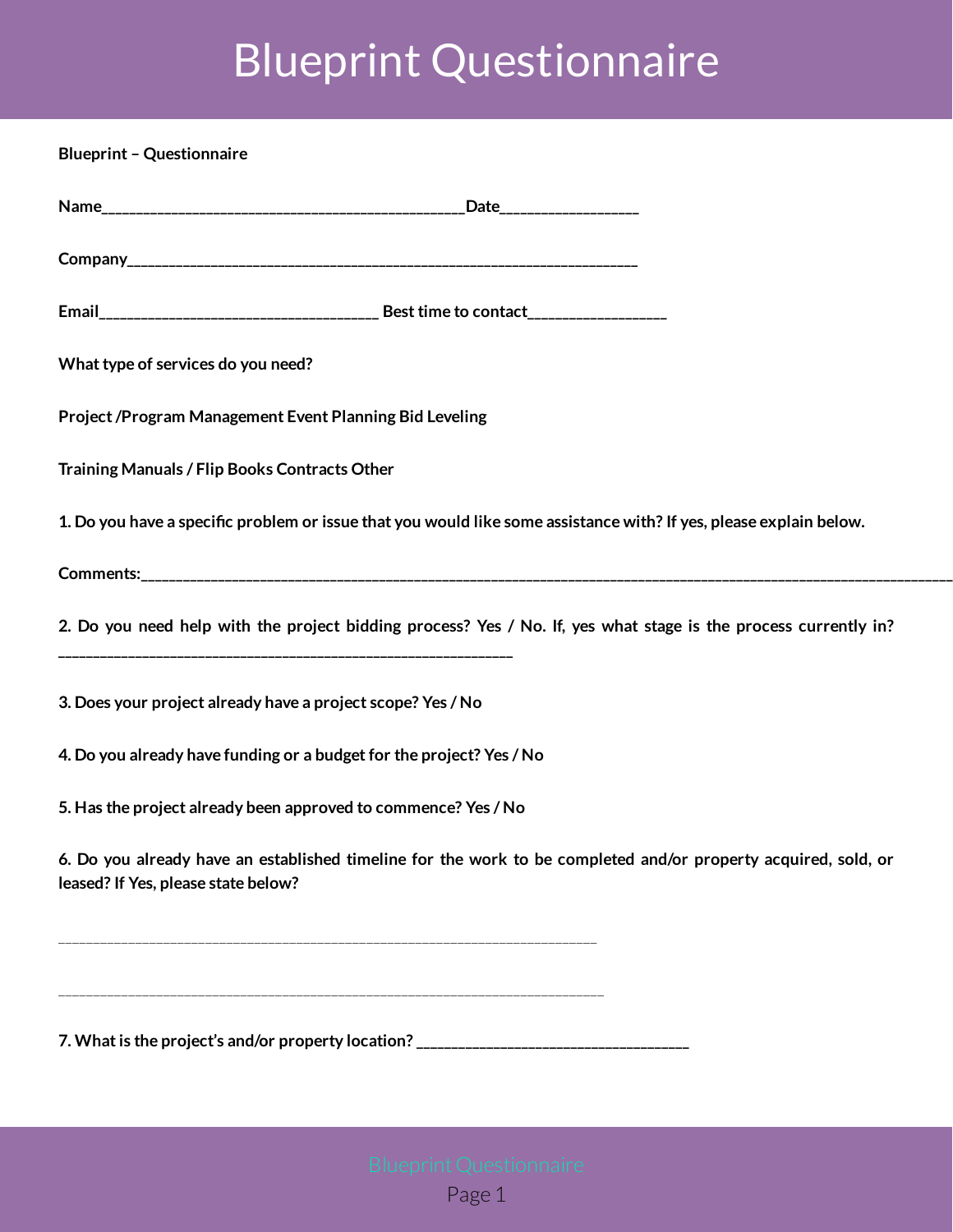#### Blueprint Questionnaire

**8. What is the desired outcome? \_\_\_\_\_\_\_\_\_\_\_\_\_\_\_\_\_\_\_\_\_\_\_\_\_\_\_\_\_\_\_\_\_\_\_\_\_\_\_\_\_\_\_\_\_\_\_\_\_\_\_\_\_**

9. What specific requirements do you have for this project or property, and what else can you tell me about it?

\_\_\_\_\_\_\_\_\_\_\_\_\_\_\_\_\_\_\_\_\_\_\_\_\_\_\_\_\_\_\_\_\_\_\_\_\_\_\_\_\_\_\_\_\_\_\_\_\_\_\_\_\_\_\_\_\_\_\_\_\_\_\_\_\_\_\_\_\_\_\_\_\_\_\_\_\_\_\_\_\_\_\_\_\_\_\_\_\_\_\_\_\_\_\_\_\_\_\_\_\_\_\_\_\_\_\_\_\_\_\_\_\_\_\_\_\_\_\_\_\_\_\_\_\_\_\_\_

**\_\_\_\_\_\_\_\_\_\_\_\_\_\_\_\_\_\_\_\_\_\_\_\_\_\_\_\_\_\_\_\_\_\_\_\_\_\_\_\_\_\_\_\_\_\_\_\_\_\_\_\_\_\_\_\_\_\_\_\_\_\_\_\_\_\_\_\_\_\_\_\_\_\_\_\_\_\_\_\_\_\_\_\_\_\_\_\_\_\_\_\_\_\_\_\_\_\_\_\_\_\_\_\_\_\_\_\_\_\_\_\_\_\_\_\_\_\_\_\_\_\_\_\_\_\_\_\_**

\_\_\_\_\_\_\_\_\_\_\_\_\_\_\_\_\_\_\_\_\_\_\_\_\_\_\_\_\_\_\_\_\_\_\_\_\_\_\_\_\_\_\_\_\_\_\_\_\_\_\_\_\_\_\_\_\_\_\_\_\_\_\_\_\_\_\_\_\_\_\_\_\_\_\_\_\_\_\_\_\_\_\_\_\_\_\_\_\_\_\_\_\_\_\_\_\_\_\_\_\_\_\_\_\_\_\_\_\_\_\_\_\_\_\_\_\_\_\_\_\_\_\_\_\_\_\_\_

**Thank you**

#### **BLUEPRINT PROJECT MANAGEMENT**

**[www.blueprintproject.net](https://www.blueprintproject.net/) [yolanda@blueprintproject.net](mailto:yolanda@blueprintproject.net)**